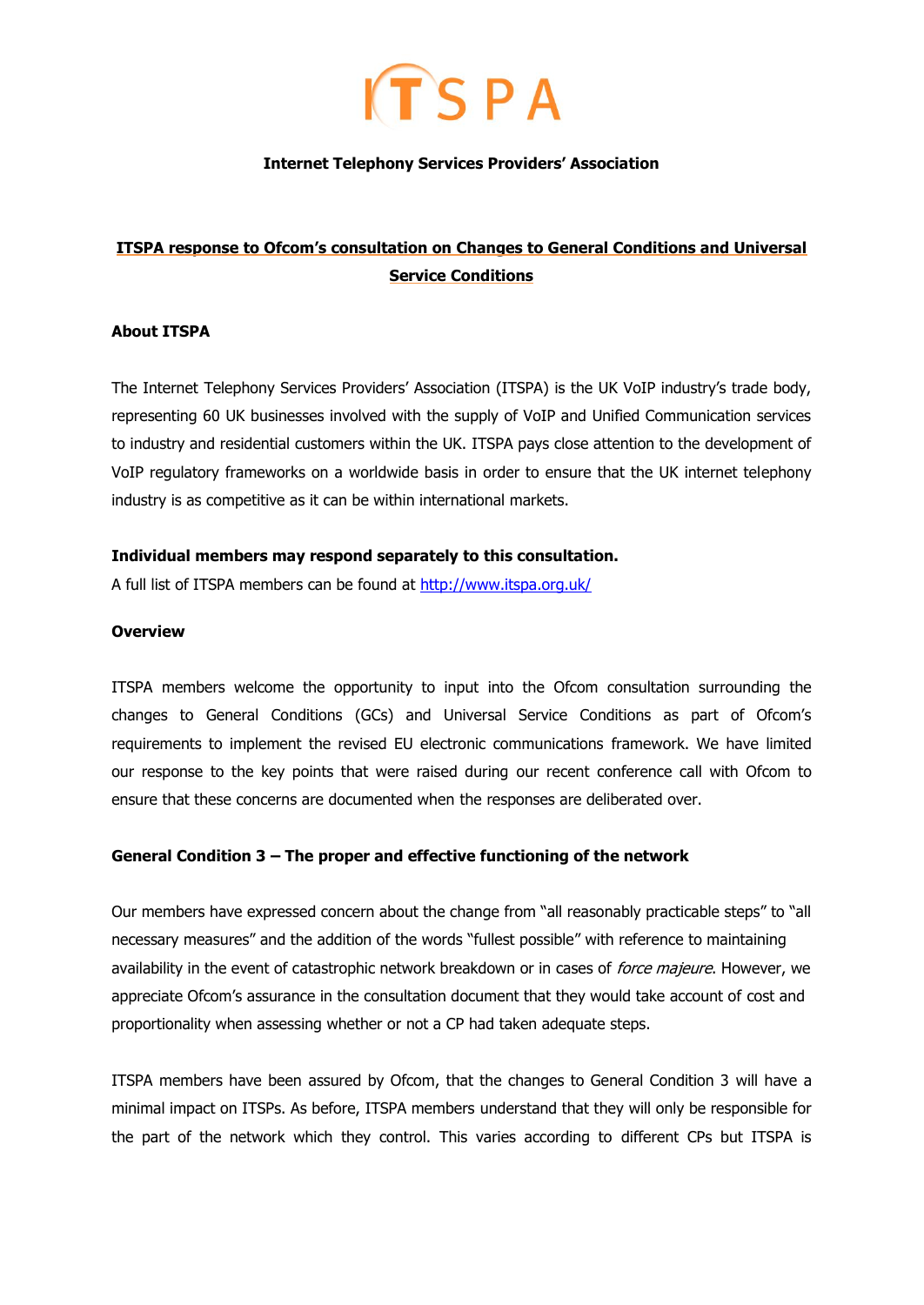satisfied that the changes to GC 3 will not have a detrimental effect on its members. Any further guidance that Ofcom could provide in this respect would be appreciated.

## **General Condition 4 – Emergency Call Numbers**

ITSPA members accept the extension of the Universal Service Directive (USD) Article 26(1) and (2) to provide wider access of 112/999 services.

The main area of interest for ITSPA members is the widening of scope in relation to the provision of location information to the extent technically feasible, free of charge and 'as soon as' the call reaches the authority. Whilst possible in fixed locations, this is inherently very challenging for nomadic and mobile VoIP providers due to their customers regularly changing networks. ITSPA agrees that it is premature for Ofcom to set criteria in this area, until further research establishes clear and achievable solutions. ITSPA will look forward to the findings of the European Standards Organisation and the European Technical Standards Institute in this area. We shall also participate in the work that Ofcom plans to undertake and will contribute fully to any future consultation.

ITSPA members also have concerns surrounding whether the changes to GC4 essentially requires CPs to install real-time updates to their systems. As previously stated, this would not be "technically feasible" at present for nomadic or mobile VoIP providers who change location on a regular basis. It would also provide difficulties for CPs in general. For example, there would be instances where CPs would provision a new line and then seconds later a 999 call is dialled. This information may not be immediately available but the CP would be in breach of the General Condition. ITSPA feels that Ofcom needs to consider these areas carefully.

ITSPA is aware that the changes to GC4 will mean that the CP at the end of the supply chain has the obligation to collect location information (either directly or passing this up the supply chain). Whilst this is standard practice today, we will ensure members are reminded of the new obligation.

# **General Condition 17 – Allocation, Adoption and Use of Telephone Numbers**

Certain ITSPA members feel more clarity is required surrounding the "efficient" use of allocated numbers and the changes surrounding GC17. Individual members have expressed their concerns in more detail within their own consultation responses.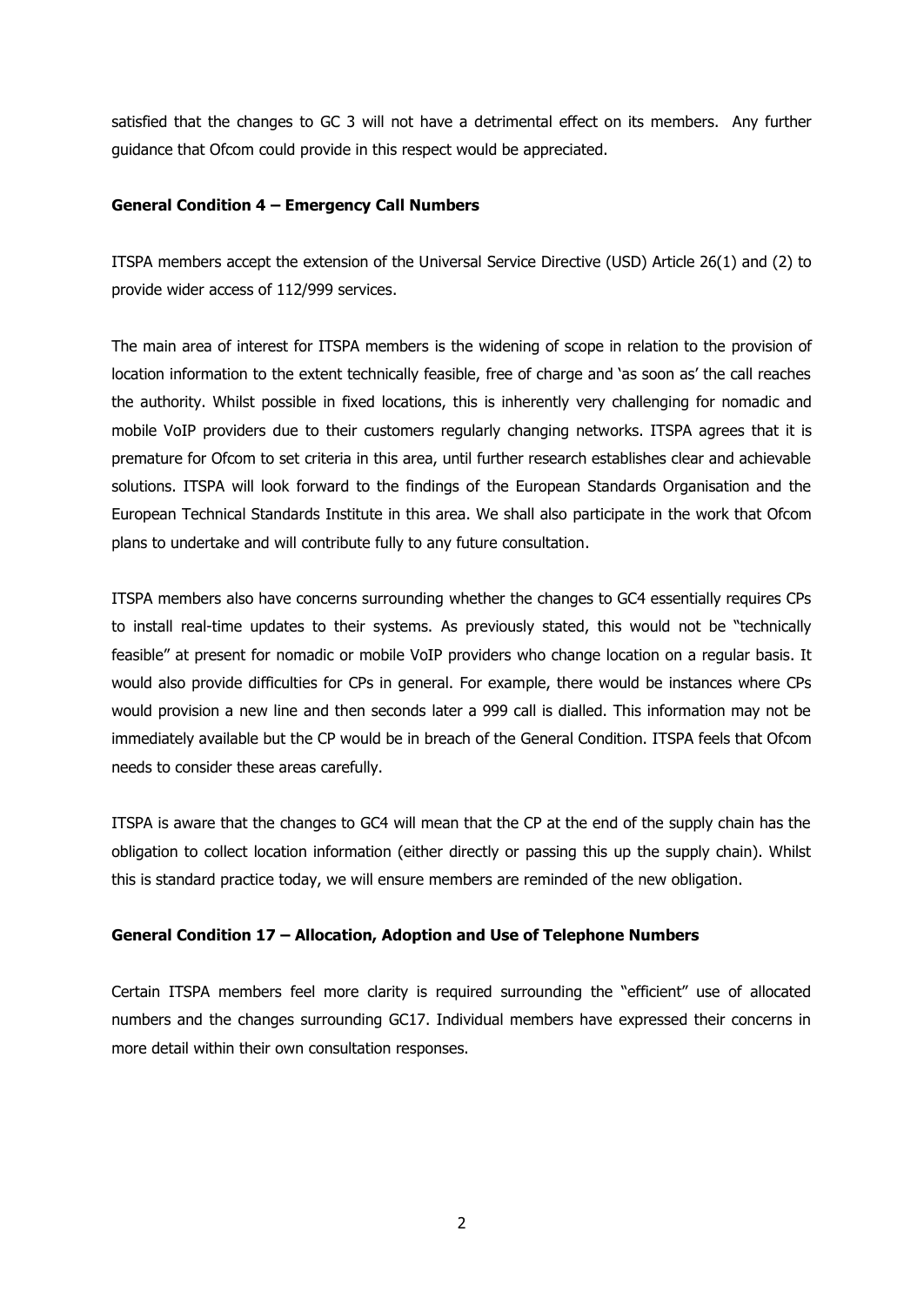#### **General Condition 18 – Facilitating a change of provider (number portability)**

ITSPA understands that the proposed changes outlined within the consultation will mean the implementation time for number portability (once an agreement to port has concluded) will be one working day for both fixed and mobile providers – after an "agreement to port". ITSPA agrees with this in principal but the small print suggests that, in practice, the number portability process for fixed providers will not change and porting will remain a major obstacle to CPs and consumers alike. The one day porting requirement only applies once the activation date has been set, after consumer protection steps have been undertaken and once line provisioning has been completed. It takes no consideration into the ongoing problems surrounding fixed line number portability before this point, or the inefficiencies surrounding the current routeing structure.

At present, in order to successfully port geographic numbers, an operator must interconnect with the donor network or have a transit arrangement in place with another network that does. A lot of the delay takes place before the activation date. At present there are no commercial incentives for the Losing operator to get on with the GNP process. There are also no enforced regulatory provisions to ensure that operators are not delaying the process. In some instances it can take well over a year to set up a commercial agreement between two operators, which is extremely time and resource intensive. This is fundamentally anti-competitive and will not continue to create consumer harm, despite the alterations under the revised GC. If anything, the changes will bring greater consumer dissatisfaction, as people expecting a one day turnaround will realise that in fact the process can take considerably longer.

While the changes to GC18 are in line with the proposed amendments under the revised EU Framework, ITSPA would urge Ofcom for a more thorough review of GC18 in order to bring number portability up to standards experienced in other countries. This is required in order to ensure Ofcom can effectively enforce their own requirements, which is to provide number portability within finite timescales.

ITSPA members are currently working on proposals to see if an industry-led initiative can be found to reform the number portability process. We would welcome Ofcom support and participation in these discussions.

#### Compensation Scheme

The Consultation outlines a compensation scheme to assist consumers if there is a delay or abuse in the porting process. Following discussions with Ofcom, we understand that this compensation scheme